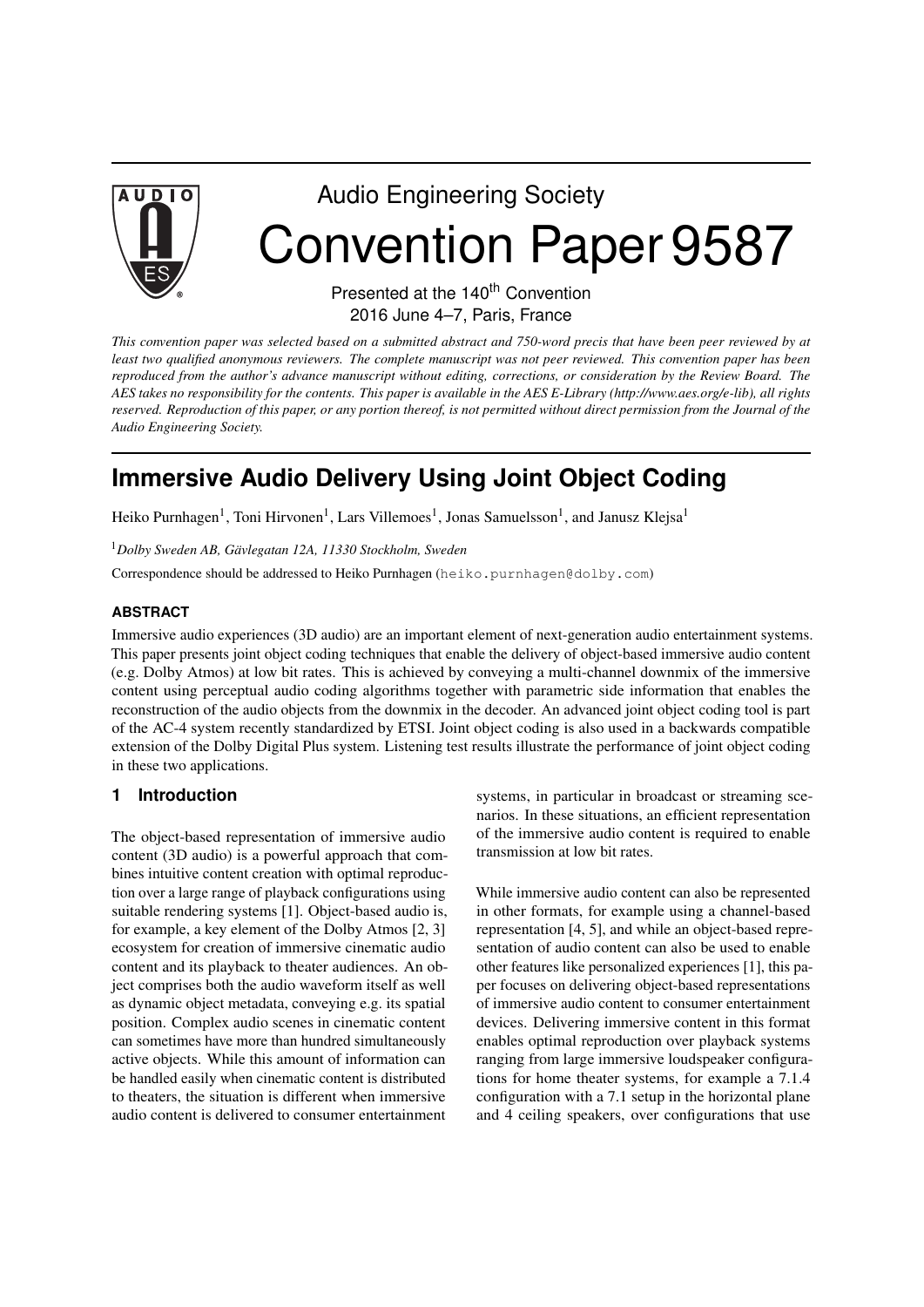upward-firing speakers instead of ceiling speakers [6], playback systems in the form of a sound bar, to legacy configurations like 5.1 and 2-channel stereo. Furthermore, consumer devices can also render object-based immersive content for optimal binaural playback over headphones.

This paper is structured as follows. First, the joint object coding paradigm is introduced and various aspects of it are described in detail. Then, two applications implementing this paradigm are presented. Finally, the performance of joint object coding in these applications is illustrated by listening test results, and conclusions are discussed.

### **2 The Joint Object Coding Paradigm**

#### **2.1 Basic Approach**

The joint object coding (JOC) paradigm presented in this paper facilitates an efficient representation of object-based immersive audio content suitable for broadcast or streaming applications operating at low bit rates. An encoder implementing this paradigm comprises several steps, as shown in Fig. 1. Input to the encoder is content in an object-based immersive representation, comprising waveforms of the object signals  $X$  and the associated object metadata. First, a multi-channel downmix of the immersive content is generated by a downmix renderer, governed by the object metadata. In addition to the downmix signals Y, the downmix renderer also generates downmix metadata that enables playback of the downmix itself, as will be discussed in Sec. 2.4. Based on the object and downmix signals, the JOC encoder computes JOC parameters that enable an approximate reconstruction of the audio objects from the downmix in the decoder. Finally, perceptual audio coding algorithms are used in the downmix encoder to convey the downmix itself at a low bit rate. The JOC parameters, as well as the object and downmix metadata, are included as side information in the bitstream.

A decoder implementing the joint object coding paradigm is shown in Fig. 2. First, the downmix decoder generates the decoded downmix signals  $Y'$ . Next, the JOC decoder uses the JOC parameters extracted from the bitstream to generate an approximate reconstruction  $\ddot{\textbf{X}}$  of the object signals. Finally, the reconstructed object signals together with the associated object metadata extracted from the bitstream are used by

a renderer to generate a presentation suitable for the playback configuration available at the decoder side. It should be noted that decoding and rendering can happen in two different devices. The downmix decoding and JOC decoding can, for example, take place in a set-top box (STB) or a TV set, which then can send the reconstructed object signals and the associated metadata to a sound bar or an audio/video receiver (AVR) for rendering and playback.

A perceptually motivated separation of the object and downmix signals into a set of non-uniform frequency bands together with temporal framing enables to compute and apply the JOC parameters for object reconstruction in a time- and frequency-variant manner. The intersection of a frequency band and a temporal frame can be referred to as a time/frequency tile and JOC parameters are computed for each tile. Frequency bands are formed by applying a 64-band complex-valued pseudo-QMF analysis bank [7] to each of the signals, and then grouping the QMF bands into a set of typically 7 to 12 parameter bands according to a perceptual frequency scale. Temporal framing uses overlapping analysis windows with a stride of typically 32 to 43 ms.

In a basic joint object coding system, each audio object is reconstructed as a linear combination of the downmix channels within a time/frequency tile. This is shown in the upper path of Fig. 3, where "T/F" indicates a QMF analysis bank. In each time/frequency tile, the coefficients of this linear combination can be represented by a matrix **C** of size  $N \times M$  where *N* is the number of object signals and *M* is the number of downmix signals. By collecting the input object signals as rows in  $X$  and the downmix signals as rows in  $Y$ , the reconstruction is defined by

$$
\widehat{\mathbf{X}} = \mathbf{C}\mathbf{Y}.\tag{1}
$$

For simplicity, indices indicating the frequency band and temporal frame of a time/frequency tile are omitted in this notation.

In order to ensure a smooth transition between temporally adjacent tiles, the elements of the matrix C are temporally interpolated with a linear ramp that typically corresponds to the overlap of the analysis windows. The use of a complex-valued QMF bank implies a two-times oversampling of the signals in the QMF domain, which avoids aliasing artifacts if neighboring bands are processed with different JOC parameters. Finally, the reconstructed objects are converted back to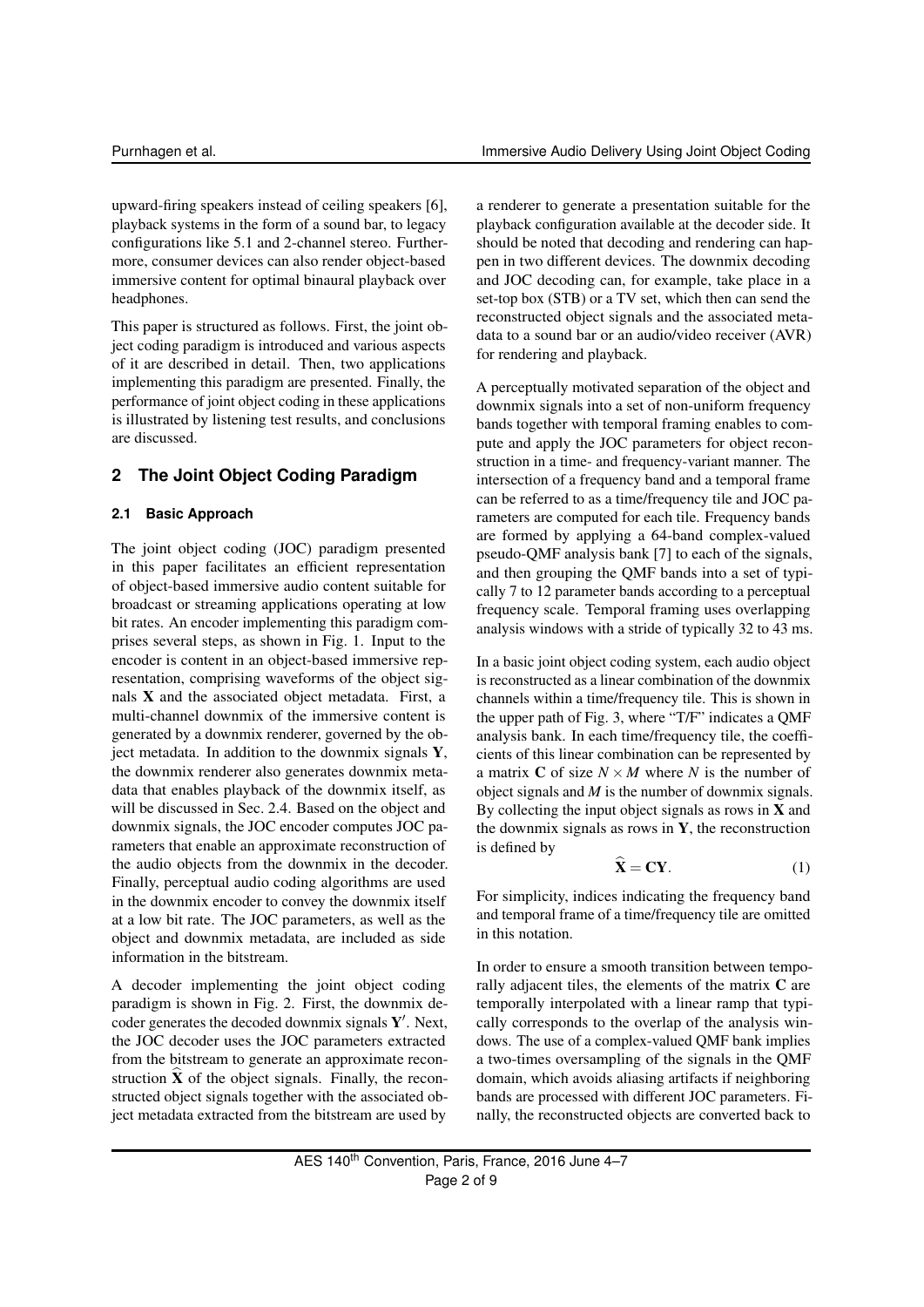

Fig. 1: Block diagram of an encoder implementing the joint object coding paradigm.



Fig. 2: Block diagram of a decoder implementing the joint object coding paradigm.



Fig. 3: Block diagram of the upmix in a JOC decoder reconstructing  $N$  object signals  $\hat{\mathbf{X}}$  from *M* downmix signals Y, where the lower path can add contributions from *K* decorrelators ∂ .

the time domain with a QMF synthesis bank, indicated as "F/T" in Fig. 3.

The JOC parameters can be computed in the encoder to achieve a least squares reconstruction of the audio object in each time/frequency tile. Such a reconstruction is optimal in the sense that it minimizes the sum of the squares of the reconstruction error of the signal samples of the audio object in a given time/frequency tile. With the notation  $\mathbf{R}_{uv} = \text{Re}(\mathbf{U}\mathbf{V}^*)$  for sample covariance matrices, a regularized solution is given by

$$
\mathbf{C} = \mathbf{R}_{xy} (\mathbf{R}_{yy} + \varepsilon \mathbf{I})^{-1}, \tag{2}
$$

where  $\varepsilon \geq 0$  is a regularization constant and **I** is the identity matrix.

Compared to known techniques such as spatial audio object coding (SAOC) [8, 9], where an integrated object reconstruction and rendering process is used in the decoder, the joint audio object coding paradigm presented here is more flexible and can be combined with different rendering systems for playback of the reconstructed objects. Furthermore, SAOC is based on a simplified model of the original object signal covariance  $\mathbf{R}_{xx}$  and a description of the downmix process. If the model does not fit the data well, a model based least squares solution will perform worse than (2). The efficient transmission of the full matrix C in JOC leaves all decisions such as the amount of relaxation  $\varepsilon$  in (2) or even a complete deviation from the waveform matching paradigm to the encoder.

The least squares solution in (2), for example, does not ensure that the reconstructed objects have the original variance, i.e., energy. Hence, it is typically advantageous to compensate for this prediction loss by gaining the coefficients from the least squares solution in the encoder to ensure variance reinstatement within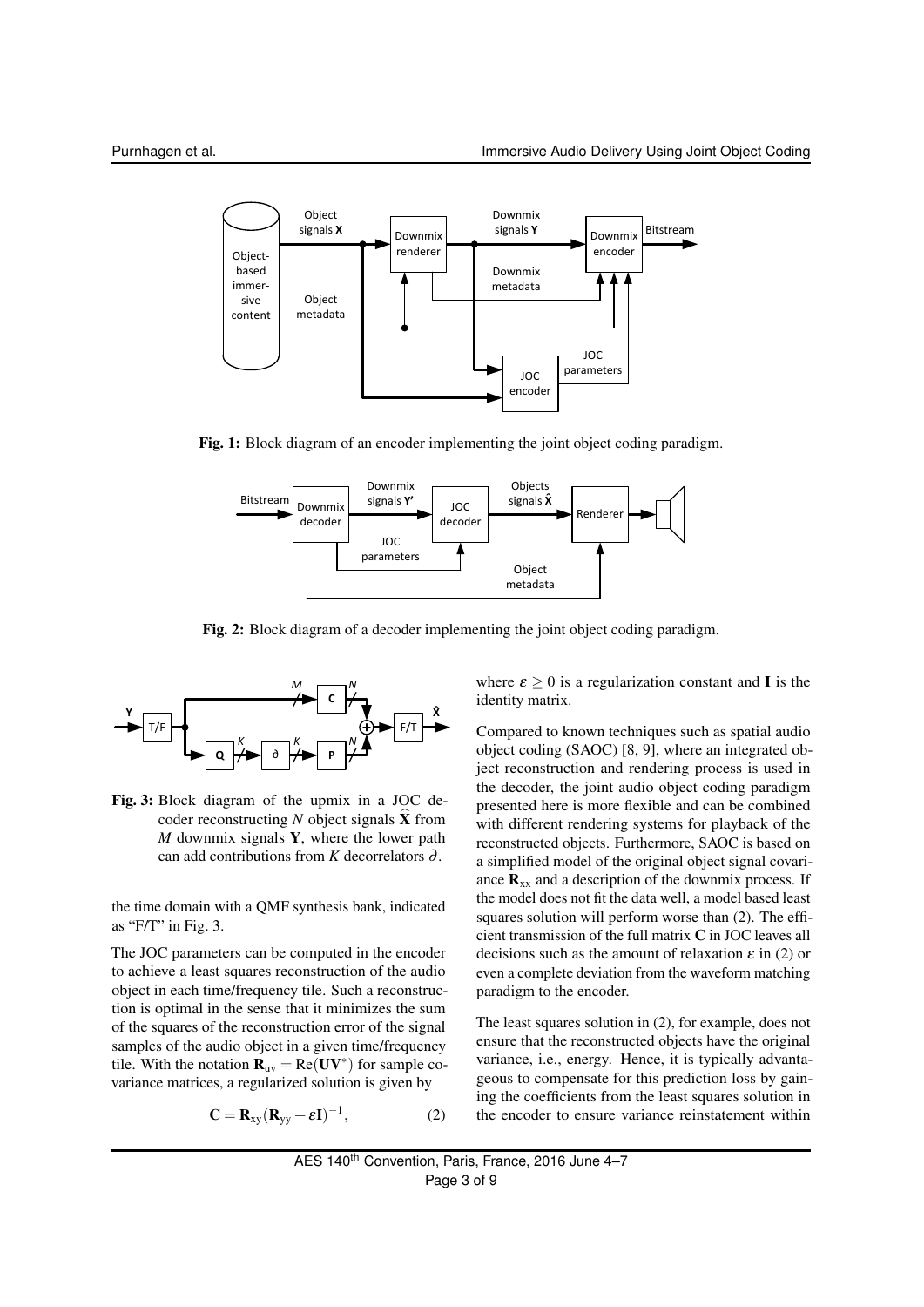a time/frequency tile. Another reason to use modifications of or alternatives to the least squares solution in the encoder is to ensure optimal performance for frequency bands where the downmix codec employs parametric coding methods, like high-frequency reconstruction or channel coupling, such that the decoded downmix signals  $Y'$  are no longer waveform approximations of the original downmix signals Y.

#### **2.2 Object Decorrelation**

An advanced version of the joint object coding system includes decorrelator units in the decoder. Using additional reconstruction parameters, this enables an improved reconstruction of the covariance of the audio objects for each time/frequency tile, which also improves the perceptual performance of the system.

The number  $K$  of decorrelators is the main parameter of this additive enhancement to (1). A pre-decorrelator mix matrix  $\bf{Q}$  is used to create *K* decorrelator feeds from the *M* downmix signals. Each decorrelator feed is sent into a separate decorrelator  $\partial$  and the resulting *K* outputs are distributed over the *N* synthesized object signals according to the coefficients of an upmix matrix **P** of size  $N \times K$ , which are conveyed as additional JOC parameters. The lower path of Fig. 3 illustrates these decorrelator contributions to the reconstructed object signals, resulting in

$$
\hat{\mathbf{X}} = \mathbf{C}\mathbf{Y} + \mathbf{P}\partial(\mathbf{Q}\mathbf{Y}).
$$
 (3)

Dimensionality considerations lead to the thumb rule  $K = N - M$ , but we have found that fewer decorrelators are sufficient if the coefficients of P are chosen carefully  $[10]$ . The pre-decorrelator mix matrix **Q** is derived in the decoder from  $C$  and  $P$ , see [10, 11], avoiding the need for conveying further parameters.

Each decorrelator comprises an initial delay followed by an IIR all-pass filter and a "ducker" module that improves performance for transient signals [7]. The IIR all-pass filter coefficients of the *K* decorrelators are different to ensure that the output signals of the decorrelators are mutually decorrelated even if they are fed with the same input signal.

This approach to object decorrelation is is different from the decorrelation available in the MPEG-H SAOC-3D system [9, 12], where decorrelator contributions are added to the rendered output signals and not to the reconstructed objects themselves. Furthermore, the

object decorrelation approach described here typically only requires 1 to 3 decorrelators for a perceptually appropriate reinstatement of the object covariance while the SAOC-3D system would require 11 decorrelators when rendering for playback over a 7.1.4 loudspeaker configuration.

#### **2.3 Content Preprocessing**

Complex audio scenes in cinematic content can have many simultaneously active objects, sometimes even more than hundred. While the JOC paradigm could be applied directly to such content, it would require a huge amount of JOC parameters and object metadata to be conveyed as side information. This situation is addressed by an immersive interchange translation process [1] that is illustrated in Fig. 4. In general, the immersive interchange translation process produces a PCM–based object interchange format with metadata that, when rendered to any speaker layout, sounds identical to the rendering of the original object-based mix. At a high level, this type of rendering is achieved by intelligently grouping objects into what we call spatial object groups. The grouping process is primarily based on perceptual loudness and spatial distortion metrics that work to minimize spatial error when compared to the original object-based mix. Spatial object groups are effectively an aggregated set (i.e., mixture) of the original audio objects. Generation of this immersive object interchange format is motivated by the reduced spatial resolution requirements for typical consumer loudspeaker layouts (there are approximately 7 to 20 speakers in a typical immersive home theater layout, as opposed to approximately 30 to 64 speakers in a typical Dolby immersive cinema layout).

While the immersive interchange translation process is perceptually transparent if a sufficiently high number of object groups is used [1], it is even a very helpful tool to optimize the overall rate/distortion performance when used to generate spatial object groups provided as input to the JOC encoder shown in Fig. 1. In particular for low target bit rates, it can be beneficial to reduce the number of spatial object groups sent to the JOC encoder, since this also reduces the bit rate needed for the side information conveying the JOC parameters and the object metadata, which in turn leaves more bit rate available for the encoding of the downmix signals themselves. Typically, 11 to 15 spatial object groups are used as input to the JOC encoder in combination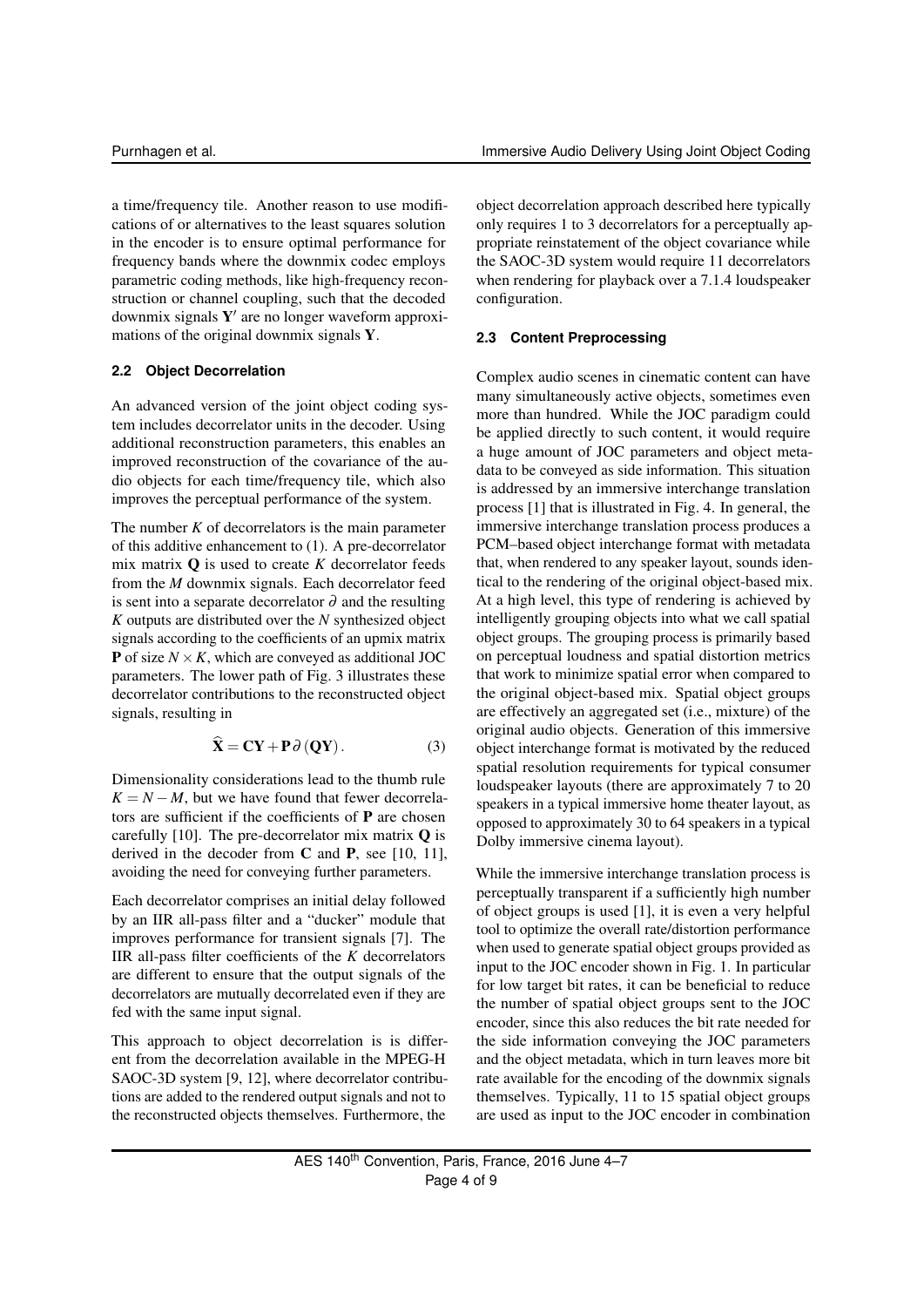

Fig. 4: Illustration of object-based audio content before (left panel) and after (right panel) immersive interchange translation where the orange and blue dots in the left panel represent 19 original objects and where the red circles in the right panel represent 11 spatial object groups.

with a low-frequency effects (LFE) channel directly conveyed as one of the downmix signals.

#### **2.4 Downmix Strategies**

The multi-channel downmix signal used as input to the JOC decoder is generated by the downmix renderer as part of the encoding process shown in Fig. 1, and different strategies can be used to generate this downmix. A basic implementation of the JOC paradigm can use a 5.1 channel-based rendition of the audio content as the downmix. This enables building a backwards compatible system, where legacy decoders will only decode and play the 5.1 downmix and ignore the side information carrying the JOC reconstruction parameters and object metadata. A decoder implementing the full JOC decoding process shown in Fig. 2, on the other hand, will use these parameters to reconstruct the objects and use the object metadata conveying the object positions to render the immersive content for optimal reproduction on the playback configuration available at the decoder side, for example an immersive 7.1.4 loudspeaker setup. The JOC paradigm can also be used with other channel-based downmixes, like a 7.1 or 5.1.2 downmix, or even a 2.1 or 2.0 downmix.

A more advanced implementation of the JOC paradigm can use an adaptive downmix instead of channel-based downmix used in the example above. In this case, each downmix channel can be formed as a dynamic spatial group of neighboring objects, thus enabling a better reconstruction of the objects in the decoder. For example, some downmix channels could carry objects in the horizontal plane, while other channels could carry objects in the ceiling, which would not be possible when



Fig. 5: Block diagram of a low-complexity core decoder for an adaptive JOC downmix.

e.g. a 5.1 rendition is used as downmix. Hence, the downmix renderer generating an adaptive downmix can employ basically the same strategies as the immersive interchange translation process discussed in Sec. 2.3.

The time-varying positions of the dynamic spatial groups forming the adaptive downmix channels can be included as downmix metadata in the bitstream, as shown in Fig. 1. While an adaptive downmix does not provide the direct backwards compatibility of a 5.1 downmix in the example above, the downmix metadata still enables rendition and playback of the adaptive downmix signals in low-complexity decoders that don't implement the full JOC decoding process, albeit at a lower quality than a full JOC decoding would provide. Such a low-complexity core decoder is shown in Fig. 5.

#### **2.5 Parameter Quantization and Coding**

The JOC paradigm allows for transmission of all elements of the upmix matrix  $C$  and, if present, of the decorrelation matrix P, for all time/frequency tiles. This provides a powerful and flexible signal model, but potentially also requires a significant bit rate to convey all these parameters as side information in the bitstream. Hence, a flexible quantization and coding scheme is used that allows to operate JOC over a large range of target bit rates.

The values of the matrix elements are quantized uniformly, and two different quantizers are available, providing coarse or fine quantization with a step size of approximately 0.2 or 0.1, respectively. The timeand frequency-resolution of the JOC parameters significantly affects the necessary side information rate and can be adapted to the desired target bit rate operation point. Frequency resolutions from 23 parameter bands down to just a single band are available. Also the temporal resolution of the JOC parameters is flexible, which is achieved by signaling the ramp start time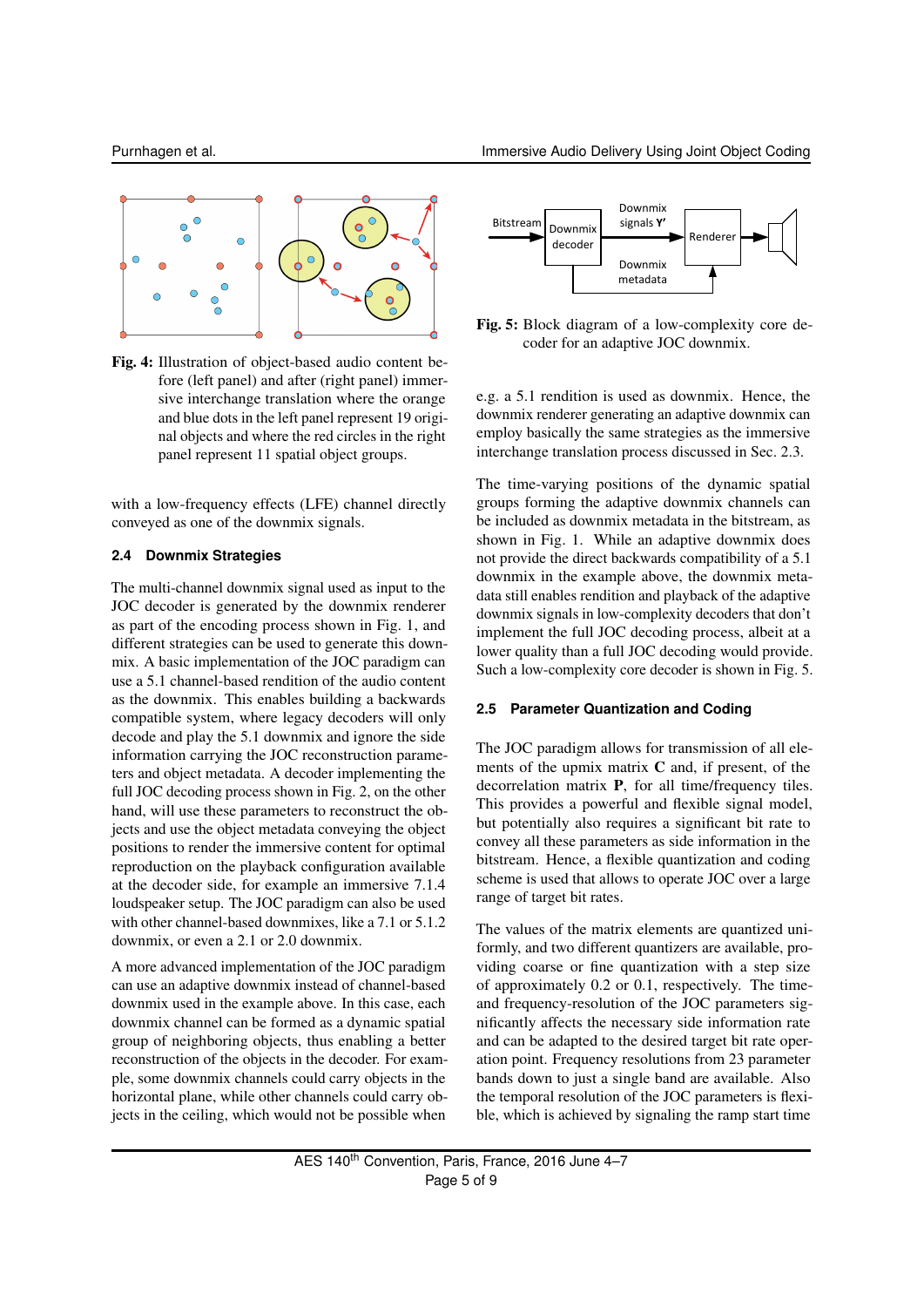and ramp duration that controls the temporal interpolation of the JOC upmix matrices from the previous values to the new values decoded from the new set of JOC parameters received in the bit stream. This enables to decouple the update rate of the JOC parameters from the frame rate of the downmix coder. When the downmix coder operates at a high frame rate, the JOC interpolation ramp can span multiple downmix coder frames, and JOC parameters are only embedded in those frames where a new set of parameters is conveyed. On the other hand, for long downmix coder frames, it is also possible to have more than one set of new JOC parameters in a frame.

In addition to the above mechanisms, the coding scheme for the JOC parameters contains additional provisions to improve its efficiency in particular at low target rates. For example, the upmix C and decorrelation P matrices can be sparsified. If only a few downmix signals are used to reconstruct an object, then these downmix signals can be indicated in the bitstream and there is no need to transmit the remaining columns of zero-valued elements of the upmix matrix. Similarly, an object activity flag is available, which allows to avoid transmission of rows of zero-valued elements of the upmix and decorrelation matrices for objects that are signaled as inactive (and hence only contain silence).

To encode the quantized parameters, time- or frequencydifferential coding is employed, and the resulting delta values are then encoded using a set of appropriately trained Huffman code books. The encoder chooses between time- and frequency-differential coding to minimize the resulting bit rate. For frames that need to be decodable independently from previous data (like an I-frame or a random access point), only frequencydifferential coding is used, which is signaled in the bitstream by a dedicated flag.

By combining the flexibility of the quantization and coding scheme described here with the possibility to adapt both the number of spatial object groups encoded by the JOC encoder (see Sec. 2.3) and the number of downmix channels, e.g. in an adaptive downmix, (see Sec. 2.4) depending on the desired target bit rate, it is possible to use the joint object coding paradigm over a large range of bit rates. This flexible trade-off between parametric and waveform coding enabled by the JOC paradigm allows to bridge the gap between parametric and discrete approaches for conveying object-based content.

# **3 Applications**

Joint object coding is currently used in two different applications. These two applications differ both in the downmix coder being used and in configuration of the JOC system itself, and will be described in more detail now.

A first version of JOC was designed to provide a backwards compatible extension of the Dolby Digital Plus (DD+) system and enable the delivery of immersive Dolby Atmos content at bit rates like 384 kb/s, which are often used in existing broadcast or streaming applications. To ensure direct backwards compatibility with existing Dolby Digital Plus decoders, a 5.1 (or 7.1 or 5.1.2) downmix is used in the DD+ JOC system. Furthermore, this first version of JOC does not use all of the features described in the previous sections, in order to adapt it to specific aspects of this application. Decoding for DD+ JOC is, for example, already available in AVRs that support Dolby Atmos [6]. It should be noted that these AVRs can also receive immersive Dolby Atmos content over HDMI in other formats such as TrueHD or MAT 2.0 [6].

An advanced joint object coding tool (A-JOC), including adaptive downmix options and decorrelation units in the decoder, is part of the recently standardized AC-4 system [11]. It uses the perceptual audio coding tools available in AC-4 to convey the downmix signals. Furthermore, the AC-4 A-JOC system also supports all other features of the AC-4 system, such as video frame synchronous coding, dialog enhancement, and DRC/loudness processing [4]. A set-top box implementing AC-4 A-JOC decoding can, for example, send the decoded objects in MAT 2.0 format over an HDMI connection to an existing AVRs that supports Dolby Atmos for rendering and playback.

# **4 Results**

To assess the performance of joint audio object coding in both the DD+ JOC system and the more recent and more advanced AC-4 A-JOC system, various listening tests were performed. Fig. 6 shows the results of a MUSHRA [13] listening tests for a set of 13 critical test items of object-based immersive content described in Tab. 1. The content was encoded with the DD+ JOC system at a total bitrate of 384 kb/s, and with the AC-4 A-JOC system at three different total bitrates, namely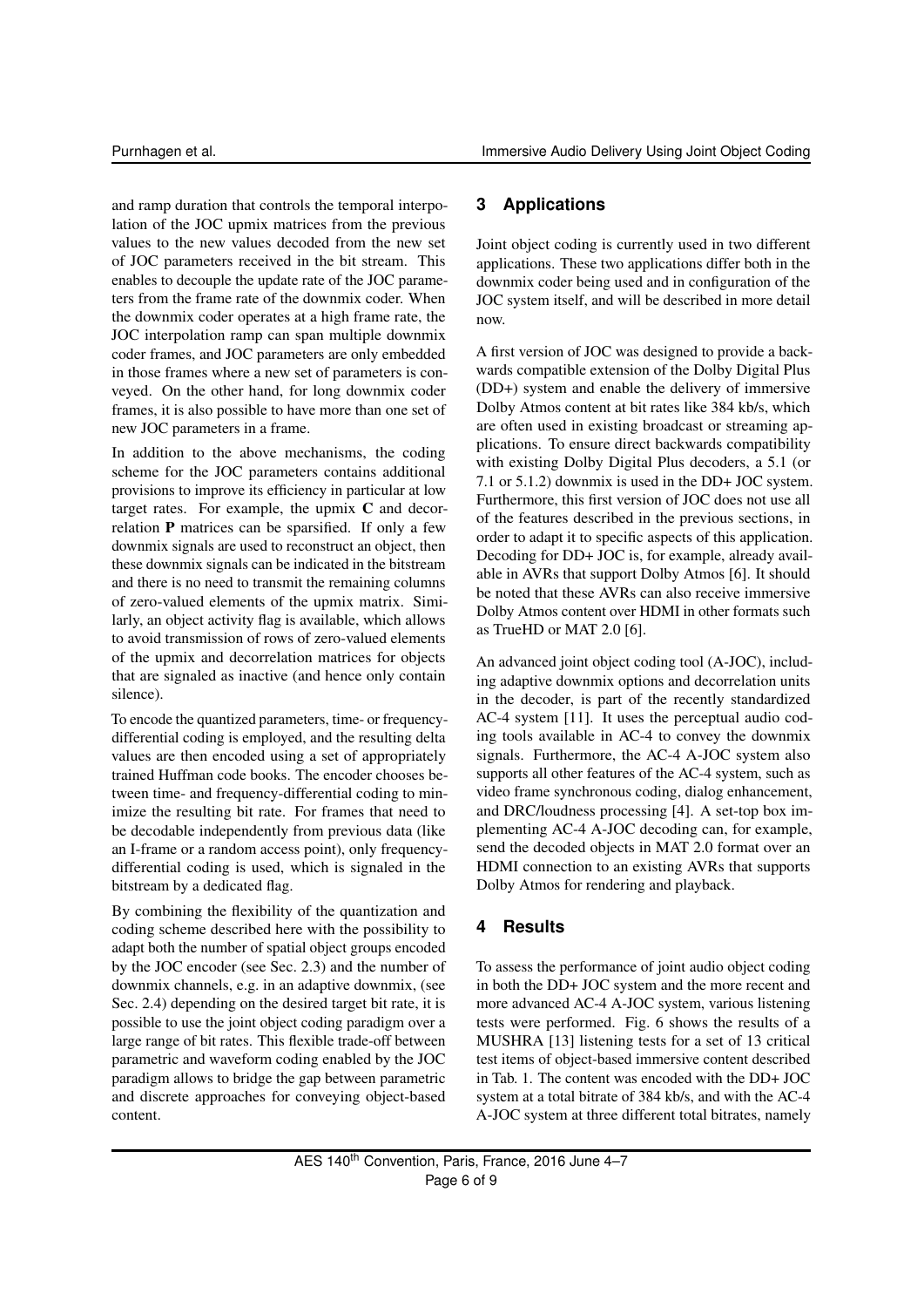

Fig. 6: MUSHRA listening test results for 9 expert listeners after post-screening for DD+ JOC at 384 kb/s and for AC-4 A-JOC at 192 kb/s, 256 kb/s, and 384 kb/s for 13 critical test items of object-based immersive content, where the original and decoded object-based content was rendered for playback on an immersive 7.1.4 loudspeaker configuration.

| Item#          | <b>Description</b>                                                                         |
|----------------|--------------------------------------------------------------------------------------------|
|                | Live concert with harmonica and applauding audience.                                       |
| $2^{\circ}$    | Bass-heavy electronic music with suppressed male voice narration.                          |
| 3              | Ambient music and sound of ocean waves rolling over.                                       |
| $\overline{4}$ | Fixed and panned clock chimes, mechanical sounds, gears, and bells with strong transients. |
| $\mathfrak{H}$ | Panned creature dialog with strong cave reverberation. Subtle running water sounds.        |
| 6              | Bird in flight with jungle ambience.                                                       |
| 7              | Forest ambience with numerous wind sound effects.                                          |
| 8              | Heavy rainfall with subtle thunderclap.                                                    |
| 9              | Electronic music with panned percussive elements, cheering crowd, and applause ambience.   |
| 10             | Strong thunderclap and beginning rainfall.                                                 |
| 11             | Music with panned percussive elements and strong bass.                                     |
| 12             | Rainfall with thunder rumble, wind noise, and music.                                       |
| 13             | Electronic music with panned percussive elements and vocals.                               |

Table 1: Description of the 13 critical test items in the MUSHRA listening test.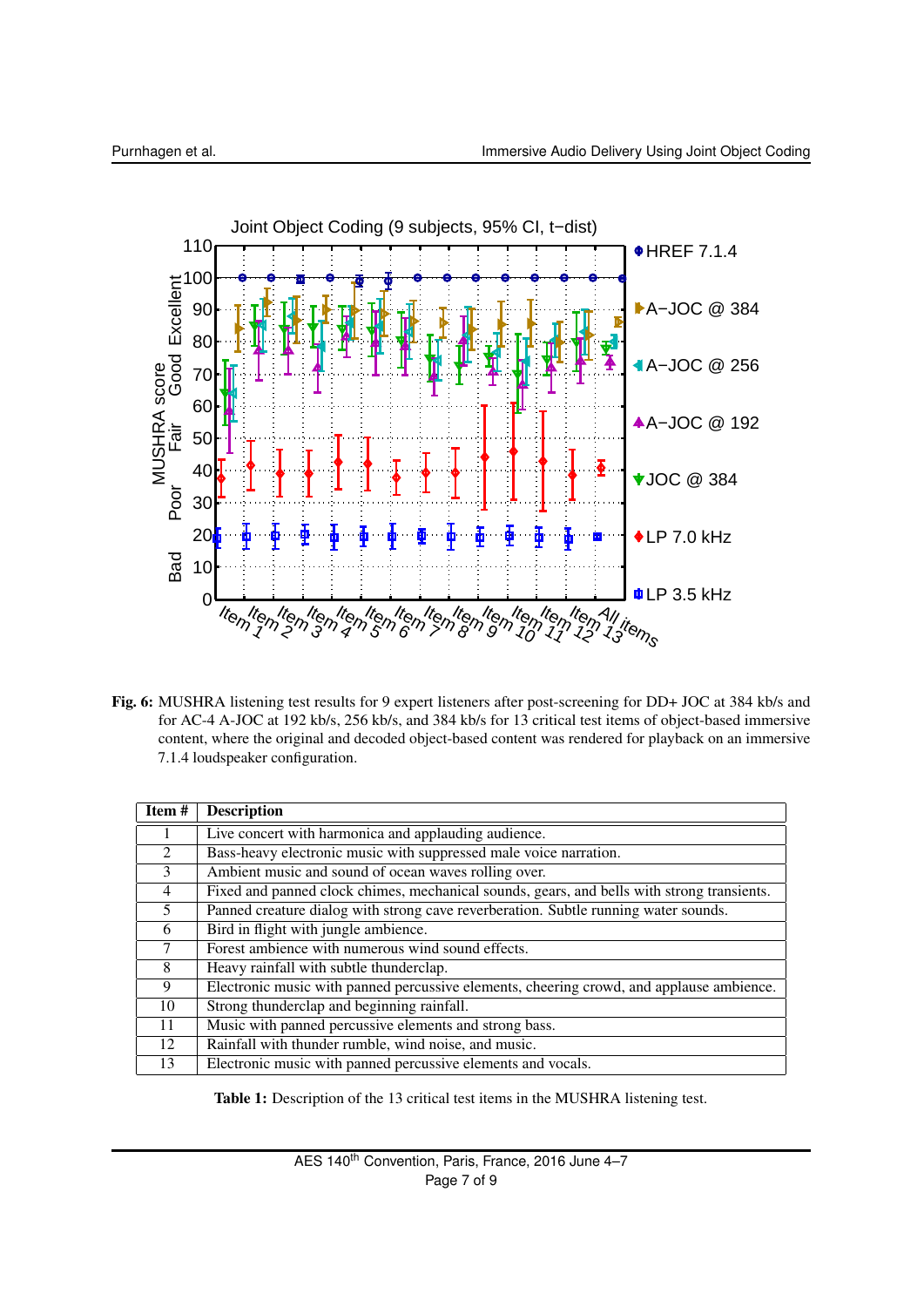| System @ total bit rate | Sideinfo bit rate |
|-------------------------|-------------------|
| DD+ JOC $@$ 384 kb/s    | avg. $69$ kb/s    |
| $AC-4$ A-JOC @ 192 kb/s | avg. 32 kb/s      |
| $AC-4$ A-JOC @ 256 kb/s | avg. 41 kb/s      |
| $AC-4$ A-JOC @ 384 kb/s | avg. $83$ kb/s    |

Table 2: Average bit rate of side information conveying JOC parameters and object metadata for the 13 items for each of the four systems in the MUSHRA listening test.

192 kb/s, 256 kb/s, and 384 kb/s. The reconstructed objects at the output of the JOC decoder were rendered for playback on an immersive 7.1.4 loudspeaker configuration described in ITU-R BS.2051 [14] as Sound System G, except that the left and right "screen" channels were omitted. The open and hidden references as well as the 3.5 kHz and 7.0 kHz lowpass anchors were rendered directly from the original object-based immersive content. The average bit rate of the side information conveying JOC parameters and object metadata for the 13 items in the MUSHRA listening test is given for each of the four systems in this test in Tab. 2.

The rigthmost column of Fig. 6 shows the average score over all items for the 9 expert listeners after postscreening. It can be seen that AC-4 A-JOC at 384 kb/s achieves excellent quality on the MUSHRA scale. Also when studying the per-item results, the quality of this system is always in the excellent range even for the most critical items. For AC-4 A-JOC at 256 kb/s and 192 kb/s, the average quality is on the border between excellent and good, and in the upper half of the goodrange of the MUSHRA scale, respectively. The quality achieved by the DD+ JOC system at 384 kb/s is typically in between the quality of the AC-4 A-JOC system at 192 kb/s and 256 kb/s, which is explained by the fact that the AC-4 A-JOC system uses more advanced technologies and has less compatibility constraints than the earlier DD+ JOC system.

# **5 Conclusions**

This paper presented a joint object coding paradigm that enables the delivery of object-based immersive audio content at low bit rates. Two applications implementing the JOC paradigm were described, and listening test results showed that this paradigm is capable of delivering excellent quality when operated at bitrates

of 256 kb/s and above. Since the underlying parameterization and in particular the bitstream format used in the AC-4 A-JOC system are very flexible, efficient encoding of object-based immersive audio content is also possible at bit rates below and above the range of operation points assessed in the listening test reported here.

# **References**

- [1] Riedmiller, J., Mehta, S., Tsingos, N., and Boon, P., "Immersive and Personalized Audio: A Practical System for Enabling Interchange, Distribution, and Delivery of Next-Generation Audio Experiences," *SMPTE Motion Imaging Journal*, 124(5), pp. 1–23, 2015.
- [2] Robinson, C., Tsingos, N., and Mehta, S., "Scalable Format and Tools to Extend the Possibilities of Cinema Audio," *SMPTE Motion Imaging Journal*, 121(85), pp. 63–69, 2012.
- [3] Dolby Laboratories, "Dolby Atmos," 2016, available: http://www.dolby.com/us/ en/brands/dolby-atmos.html.
- [4] Kjörling, K. et al., "AC-4 The Next Generation Audio Codec," in *Audio Engineering Society Convention 140*, 2016.
- [5] Villemoes, L., Purnhagen, H., Lehtonen, H.-M., and Klejsa, J., "Parametric Joint Channel Coding of Immersive Audio," Under preparation, 2016.
- [6] Dolby Laboratories, "Dolby Atmos for the Home Theater," 2015, available: http://www.dolby.com/us/ en/technologies/dolby-atmos/ dolby-atmos-for-the-home-theater. pdf.
- [7] "Digital Audio Compression (AC-4) Standard; Part 1: Channel based coding," ETSI TS 103 190- 1 V1.2.1, 2015.
- [8] Herre, J., Purnhagen, H., Koppens, J., Hellmuth, O., Engdegård, J., Hilper, J., Villemoes, L., Terentiv, L., Falch, C., Hölzer, A., Valero, M. L., Resch, B., Mundt, H., and Oh, H.-O., "MPEG Spatial Audio Object Coding—The ISO/MPEG Standard for Efficient Coding of Interactive Audio Scenes," *J. Audio Eng. Soc*, 60(9), pp. 655–673, 2012.